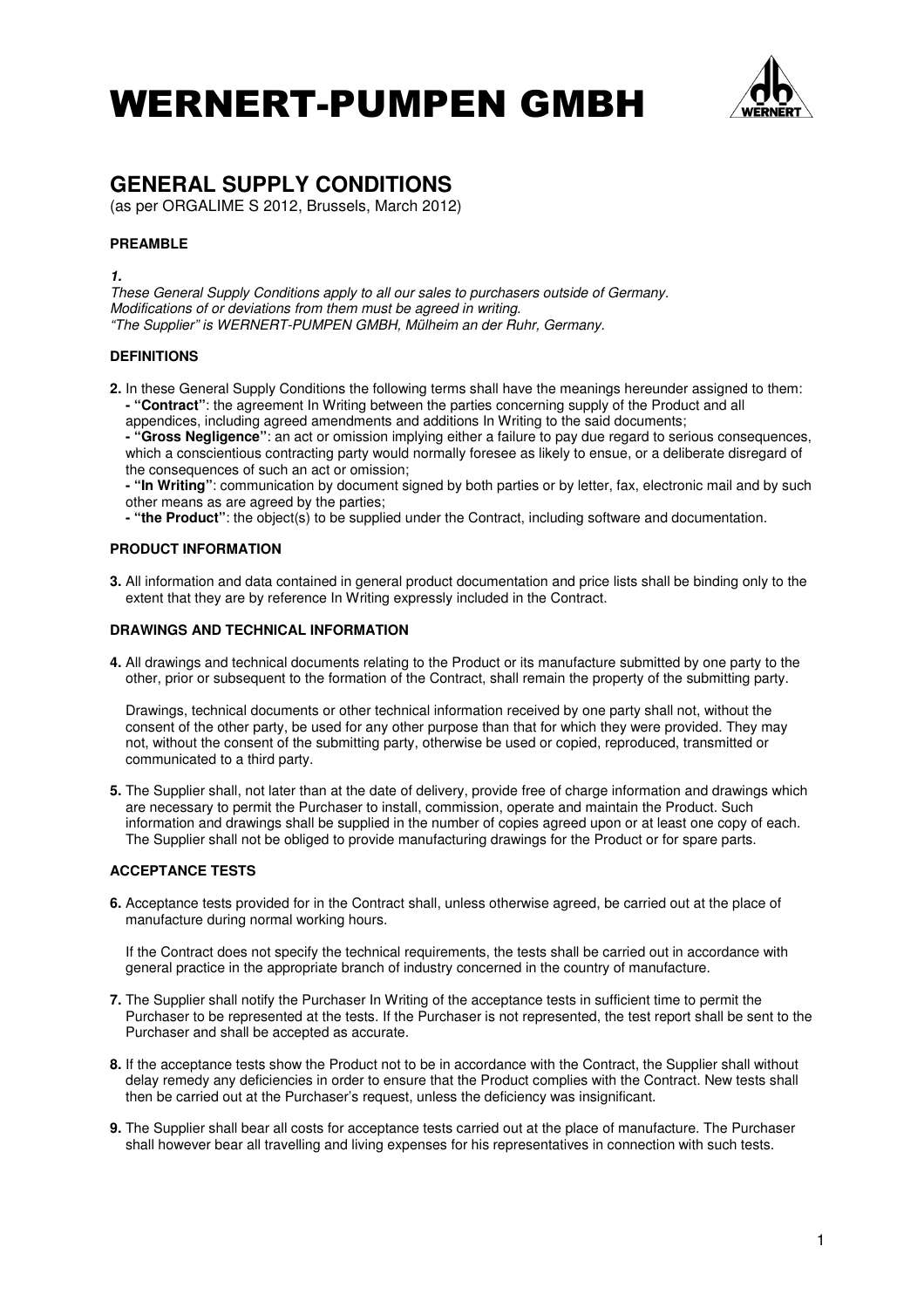

### **DELIVERY. PASSING OF RISK**

**10.** Any agreed trade term shall be construed in accordance with the INCOTERMS® in force at the formation of the Contract.

 If no trade term has been specifically agreed, the delivery shall be Free Carrier (FCA) at the place named by the Supplier.

 If, in the case of delivery Free Carrier, the Supplier, at the request of the Purchaser, undertakes to send the Product to its destination, the risk will pass not later than when the Product is handed over to the first carrier. Partial delivery shall not be permitted, unless otherwise agreed.

## **TIME FOR DELIVERY. DELAY**

- **11.** If the parties, instead of specifying the date for delivery, have specified a period of time within which delivery shall take place, such period shall start to run as soon as the Contract is entered into and all agreed preconditions to be fulfilled by the Purchaser have been satisfied, such as official formalities, payments due at the formation of the Contract and securities.
- **12.** If the Supplier anticipates that he will not be able to deliver the Product at the time for delivery, he shall forthwith notify the Purchaser thereof In Writing, stating the reason and, if possible, the time when delivery can be expected. If the Supplier fails to give such notice, the Purchaser shall be entitled to compensation for any additional costs which he incurs and which he could have avoided had he received such notice.
- **13.** If delay in delivery is caused by any of the circumstances mentioned in Clause 41, by an act or omission on the part of the Purchaser, including suspension under Clauses 21 and 44, or any other circumstances attributable to the Purchaser, the Supplier shall be entitled to extend the time for delivery by a period which is necessary having regard to all the circumstances of the case. This provision shall apply regardless of whether the reason for the delay occurs before or after the agreed time for delivery.
- **14.** If the Product is not delivered at the time for delivery, the Purchaser shall be entitled to liquidated damages from the date on which delivery should have taken place.

 The liquidated damages shall be payable at a rate of 0.5 per cent of the purchase price for each commenced week of delay. The liquidated damages shall not exceed 7.5 per cent of the purchase price.

 If only part of the Product is delayed, the liquidated damages shall be calculated on that part of the purchase price which is attributable to such part of the Product as cannot in consequence of the delay be used as intended by the parties.

 The liquidated damages shall become due at the Purchaser's demand In Writing but not before delivery has been completed or the Contract is terminated under Clause 15.

 The Purchaser shall forfeit his right to liquidated damages if he has not lodged a claim In Writing for such damages within six months after the time when delivery should have taken place.

**15.** If the delay in delivery is such that the Purchaser is entitled to maximum liquidated damages under Clause 14 and if the Product is still not delivered, the Purchaser may In Writing demand delivery within a final reasonable period which shall not be less than one week.

 If the Supplier does not deliver within such final period and this is not due to any circumstances which are attributable to the Purchaser, then the Purchaser may by notice In Writing to the Supplier terminate the Contract in respect of such part of the Product as cannot in consequence of the Supplier's failure to deliver be used as intended by the parties.

 If the Purchaser terminates the Contract he shall be entitled to compensation for the loss he suffers as a result of the Supplier's delay, including any consequential and indirect loss. The total compensation, including the liquidated damages which are payable under Clause 14, shall not exceed 15 per cent of that part of the purchase price which is attributable to the part of the Product in respect of which the Contract is terminated.

 The Purchaser shall also have the right to terminate the Contract by notice In Writing to the Supplier, if it is clear from the circumstances that there will occur a delay in delivery which, under Clause 14, would entitle the Purchaser to maximum liquidated damages. In case of termination for this reason, the Purchaser shall be entitled to maximum liquidated damages and compensation under the third paragraph of this Clause 15.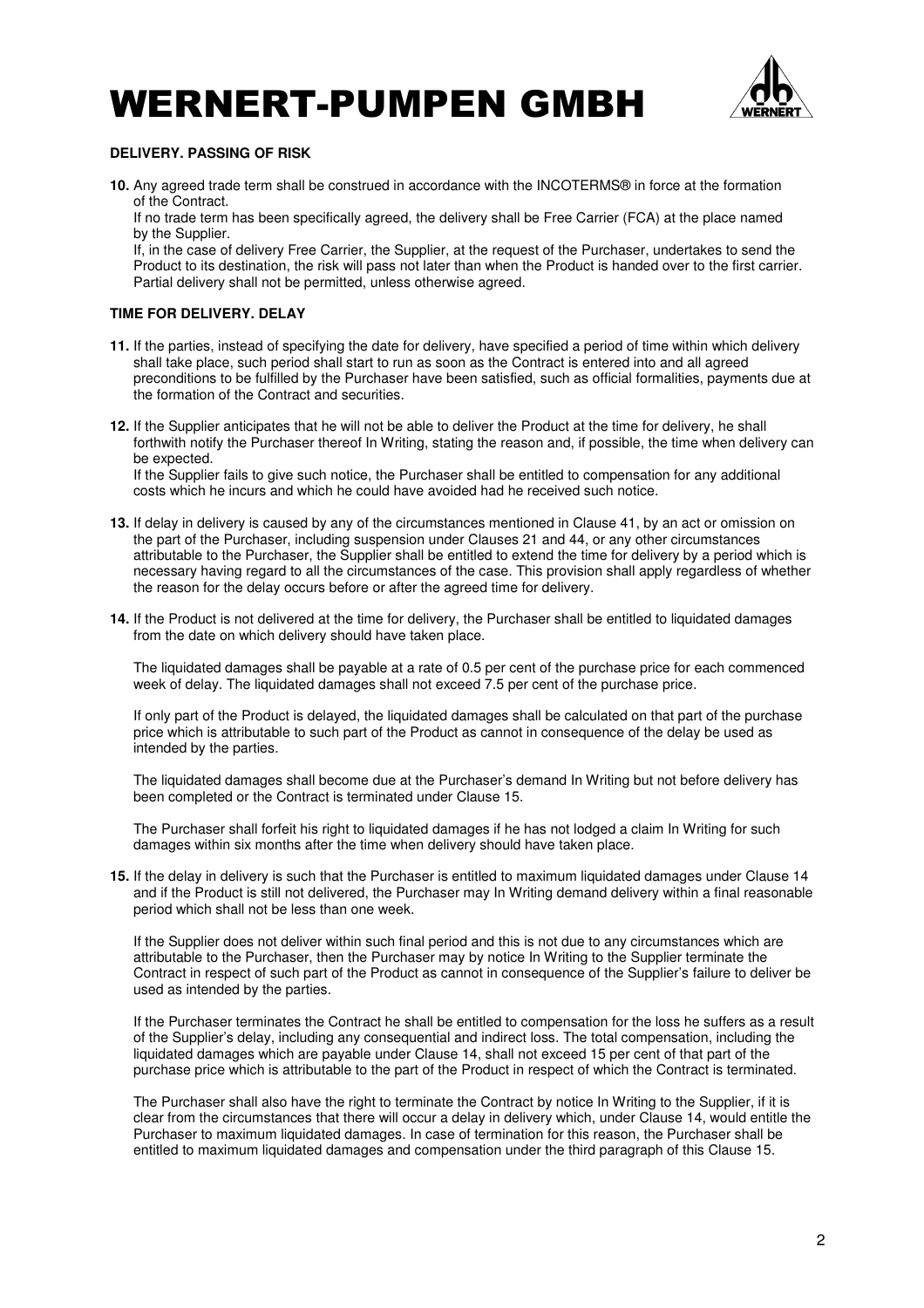

- **16.** Liquidated damages under Clause 14 and termination of the Contract with limited compensation under Clause 15 shall be the only remedies available to the Purchaser in case of delay on the part of the Supplier. All other claims against the Supplier based on such delay shall be excluded, except where the Supplier has been guilty of Gross Negligence.
- **17.** If the Purchaser anticipates that he will be unable to accept delivery of the Product at the time for delivery, he shall forthwith notify the Supplier In Writing thereof, stating the reason and, if possible, the time when he will be able to accept delivery.

 If the Purchaser fails to accept delivery at the time for delivery, he shall nevertheless pay any part of the purchase price which becomes due at the time for delivery, as if delivery had taken place at the time for delivery. The Supplier shall arrange for storage of the Product at the risk and expense of the Purchaser. The Supplier shall also, if the Purchaser so requires, insure the Product at the Purchaser's expense.

**18.** Unless the Purchaser's failure to accept delivery is due to any such circumstance as mentioned in Clause 41, the Supplier may by notice In Writing require the Purchaser to accept delivery within a final reasonable period.

 If, for any reason which is not attributable to the Supplier, the Purchaser fails to accept delivery within such period, the Supplier may by notice In Writing terminate the Contract in whole or in part. The Supplier shall then be entitled to compensation for the loss he suffers by reason of the Purchaser's default, including any consequential and indirect loss. The compensation shall not exceed that part of the purchase price which is attributable to that part of the Product in respect of which the Contract is terminated.

#### **PAYMENT**

**19.** Payment shall be made within 30 days after the date of invoice.

 Unless otherwise agreed, the purchase price shall be paid with one third at the formation of the Contract and one third when the Supplier notifies the Purchaser that the Product, or the essential part of it, is ready for delivery. The remaining part of the purchase price shall be paid when the entire Product is delivered.

- **20.** Whatever the means of payment used, payment shall not be deemed to have been effected before the Supplier's account has been irrevocably credited for the amount due.
- **21.** If the Purchaser fails to pay by the stipulated date, the Supplier shall be entitled to interest from the day on which payment was due and to compensation for recovery costs. The rate of interest shall be as agreed between the parties or otherwise 8 percentage points above the rate of the main refinancing facility of the European Central Bank. The compensation for recovery costs shall be 1 per cent of the amount for which interest for late payment becomes due.

 In case of late payment and in case the Purchaser fails to give an agreed security by the stipulated date the Supplier may, after having notified the Purchaser In Writing, suspend his performance of the Contract until he receives payment or, where appropriate, until the Purchaser gives the agreed security.

 If the Purchaser has not paid the amount due within three months the Supplier shall be entitled to terminate the Contract by notice In Writing to the Purchaser and, in addition to the interest and compensation for recovery costs according to this Clause, to claim compensation for the loss he incurs. Such compensation shall not exceed the agreed purchase price.

#### **RETENTION OF TITLE**

**22.** The Product shall remain the property of the Supplier until paid for in full to the extent that such retention of title is valid under the relevant law.

 The Purchaser shall at the request of the Supplier assist him in taking any measures necessary to protect the Supplier's title to the Product.

The retention of title shall not affect the passing of risk under Clause 10.

#### **LIABILITY FOR DEFECTS**

**23.** Pursuant to the provisions of Clauses 24-39, the Supplier shall remedy any defect or nonconformity (hereinafter termed defect(s)) resulting from faulty design, materials or workmanship.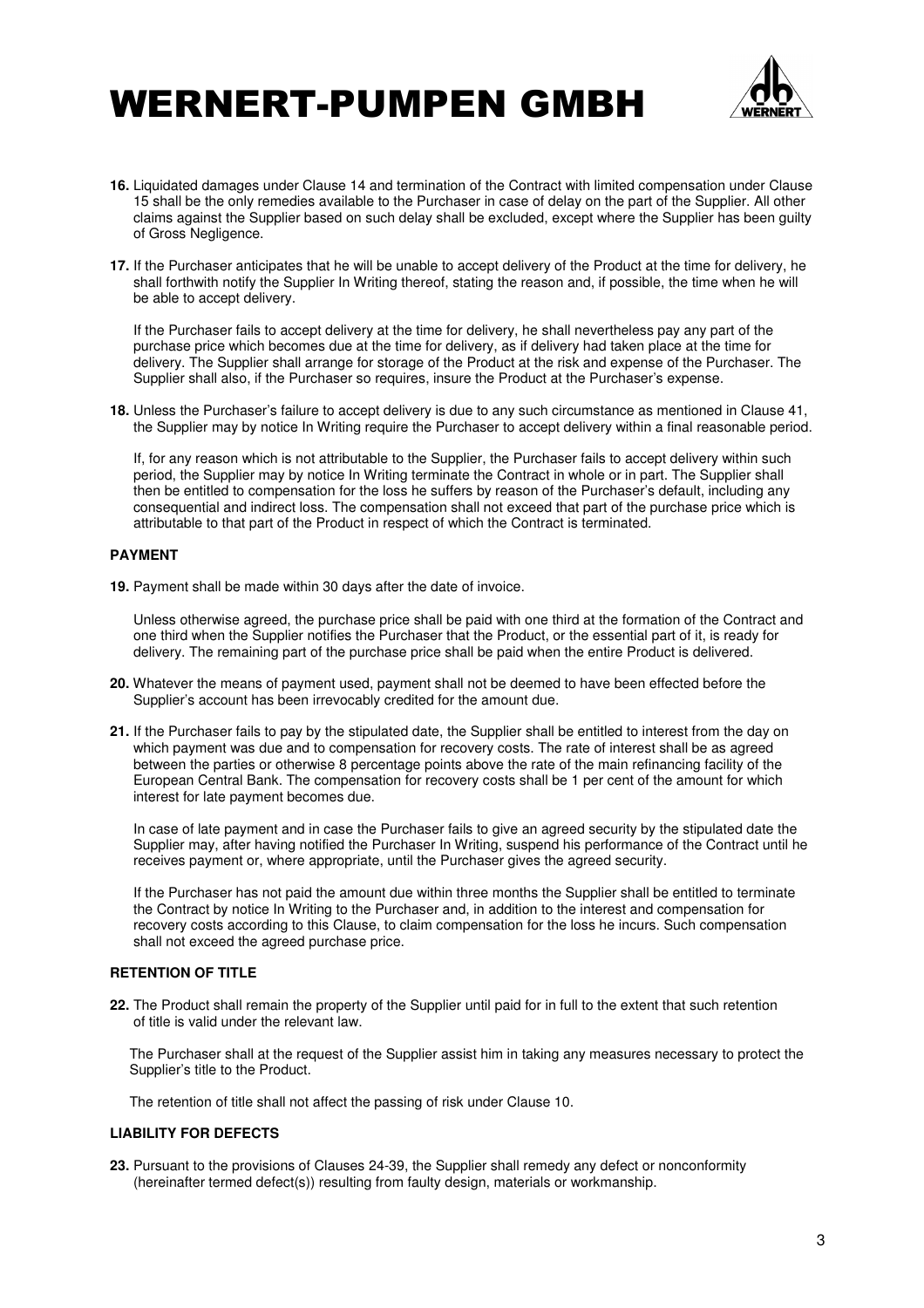

- **24.** The Supplier shall not be liable for defects arising out of materials provided or a design stipulated or specified by the Purchaser.
- **25.** The Supplier shall only be liable for defects which appear under the conditions of operation provided for in the Contract and under proper use of the Product.
- **26.** The Supplier shall not be liable for defects caused by circumstances, which arise after the risk has passed to the Purchaser, e.g. defects due to faulty maintenance, incorrect installation or faulty repair by the Purchaser or to alterations carried out without the Supplier's consent In Writing. The Supplier shall neither be liable for normal wear and tear nor for deterioration.
- **27.** The Supplier's liability shall be limited to defects which appear within a period of one year from delivery. If the use of the Product exceeds that which is agreed, this period shall be reduced proportionately.
- **28.** When a defect in a part of the Product has been remedied, the Supplier shall be liable for defects in the repaired or replaced part under the same terms and conditions as those applicable to the original Product for a period of one year. For the remaining parts of the Product the period mentioned in Clause 27 shall be extended only by a period equal to the period during which and to the extent that the Product could not be used as a result of the defect.
- **29.** The Purchaser shall without undue delay notify the Supplier In Writing of any defect which appears. Such notice shall under no circumstances be given later than two weeks after the expiry of the period given in Clause 27 or the extended period(s) under Clause 28, where applicable.

The notice shall contain a description of the defect.

 If the Purchaser fails to notify the Supplier In Writing of a defect within the time limits set forth in the first paragraph of this Clause, he shall lose his right to have the defect remedied.

Where the defect is such that it may cause damage, the Purchaser shall immediately inform the Supplier In Writing. The Purchaser shall bear the risk of damage to the Product resulting from his failure so to notify. The Purchaser shall take reasonable measures to minimise damage and shall in that respect comply with instructions of the Supplier.

**30.** On receipt of the notice under Clause 29 the Supplier shall at his own cost remedy the defect without undue delay, as stipulated in Clauses 23-39. The time for remedial work shall be chosen in order not to interfere unnecessarily with the Purchaser's activities.

 Repair shall be carried out at the place where the Product is located unless the Supplier deems it more appropriate that the Product is sent to him or a destination specified by him.

 If the defect can be remedied by replacement or repair of a defective part and if dismantling and re-installation of the part do not require special knowledge, the Supplier may demand that the defective part is sent to him or a destination specified by him.

 In such case the Supplier shall have fulfilled his obligations in respect of the defect when he delivers a duly repaired part or a part in replacement to the Purchaser.

- **31.** The Purchaser shall at his own expense provide access to the Product and arrange for any intervention in equipment other than the Product, to the extent that this is necessary to remedy the defect.
- **32.** Unless otherwise agreed, necessary transport of the Product or parts thereof to and from the Supplier in connection with the remedying of defects for which the Supplier is liable shall be at the risk and expense of the Supplier. The Purchaser shall follow the Supplier's instructions regarding such transport.
- **33.** Unless otherwise agreed, the Purchaser shall bear any additional costs which the Supplier incurs for remedying the defect caused by the Product being located in a place other than the destination stated at the formation of the Contract for the Supplier's delivery to the Purchaser or – if no destination has been stated – the place of delivery.
- **34.** Defective parts which have been replaced shall be made available to the Supplier and shall be his property.
- **35.** If the Purchaser has given such notice as mentioned in Clause 29 and no defect is found for which the Supplier is liable, the Supplier shall be entitled to compensation for the costs he incurs as a result of the notice.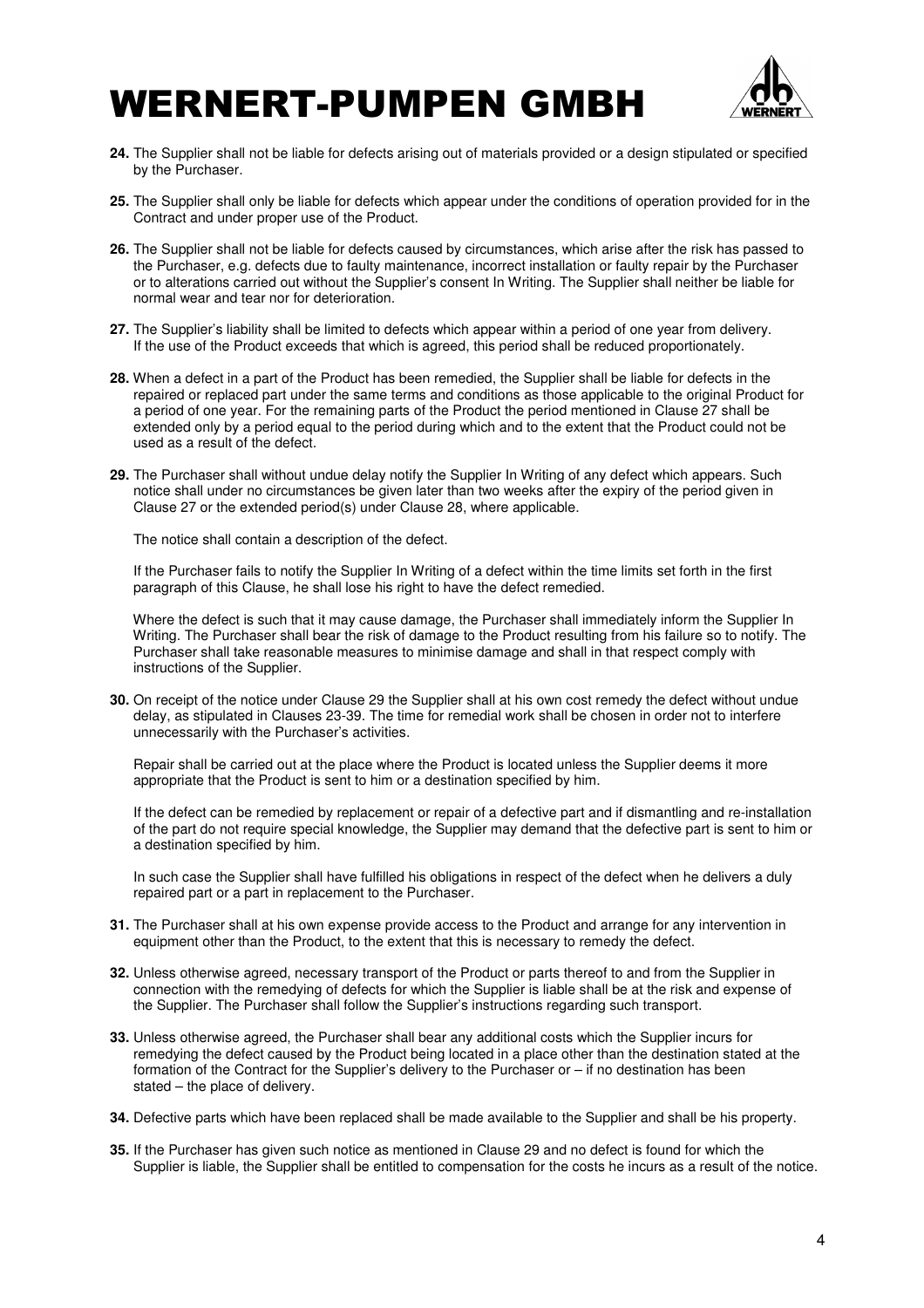

**36.** If the Supplier does not fulfill his obligations under Clause 30, the Purchaser may by notice In Writing fix a final reasonable period for completion of the Supplier's obligations, which shall not be less than one week.

 If the Supplier fails to fulfill his obligations within such final period, the Purchaser may himself undertake or employ a third party to undertake necessary repair work at the risk and expense of the Supplier.

 Where successful repair work has been undertaken by the Purchaser or a third party, reimbursement by the Supplier of reasonable costs incurred by the Purchaser shall be in full settlement of the Supplier's liabilities for the said defect.

- **37.** Where the Product has not been successfully repaired, as stipulated under Clause 36,
	- a) the Purchaser shall be entitled to a reduction of the purchase price in proportion to the reduced value of the Product, provided that under no circumstances shall such reduction exceed 15 per cent of the purchase price, or
	- b) where the defect is so substantial as to significantly deprive the Purchaser of the benefit of the Contract as regards the Product or a substantial part of it, the Purchaser may terminate the Contract by notice In Writing to the Supplier in respect of such part of the Product as cannot in consequence of the defect be used as intended by the parties. The Purchaser shall then be entitled to compensation for his loss, costs and damages up to a maximum of 15 per cent of that part of the purchase price which is attributable to the part of the Product in respect of which the Contract is terminated.
- **38.** Notwithstanding the provisions of Clauses 23-37 the Supplier shall not be liable for defects in any part of the Product for more than one year from the end of the liability period referred to in Clause 27 or from the end of any other liability period agreed upon by the parties.
- **39.** Save as stipulated in Clauses 23-38, the Supplier shall not be liable for defects. This applies to any loss the defect may cause including loss of production, loss of profit and other indirect loss. This limitation of the Supplier's liability shall not apply if he has been guilty of Gross Negligence.

### **ALLOCATION OF LIABILITY FOR DAMAGE CAUSED BY THE PRODUCT**

**40.** The Supplier shall not be liable for any damage to property caused by the Product after it has been delivered and whilst it is in the possession of the Purchaser. Nor shall the Supplier be liable for any damage to products manufactured by the Purchaser or to products of which the Purchaser's products form a part.

 If the Supplier incurs liability towards any third party for such damage to property as described in the preceding paragraph, the Purchaser shall indemnify, defend and hold the Supplier harmless.

 If a claim for damage as described in this Clause is lodged by a third party against one of the parties, the latter party shall forthwith inform the other party thereof In Writing.

 The Supplier and the Purchaser shall be mutually obliged to let themselves be summoned to the court or arbitral tribunal examining claims for damages lodged against one of them on the basis of damage allegedly caused by the Product. The liability between the Supplier and the Purchaser shall however be settled in accordance with Clause 46.

 The limitation of the Supplier's liability in the first paragraph of this Clause shall not apply where the Supplier has been guilty of Gross Negligence.

#### **FORCE MAJEURE**

**41.** Either party shall be entitled to suspend performance of his obligations under the Contract to the extent that such performance is impeded or made unreasonably onerous by Force Majeure, meaning any of the following circumstances: industrial disputes and any other circumstance beyond the control of the parties such as fire, war, extensive military mobilization, insurrection, requisition, seizure, embargo, restrictions in the use of power, currency and export restrictions, epidemics, natural disasters, extreme natural events, terrorist acts and defects or delays in deliveries by sub-contractors caused by any such circumstance referred to in this Clause.

 A circumstance referred to in this Clause whether occurring prior to or after the formation of the Contract shall give a right to suspension only if its effect on the performance of the Contract could not be foreseen at the time of the formation of the Contract.